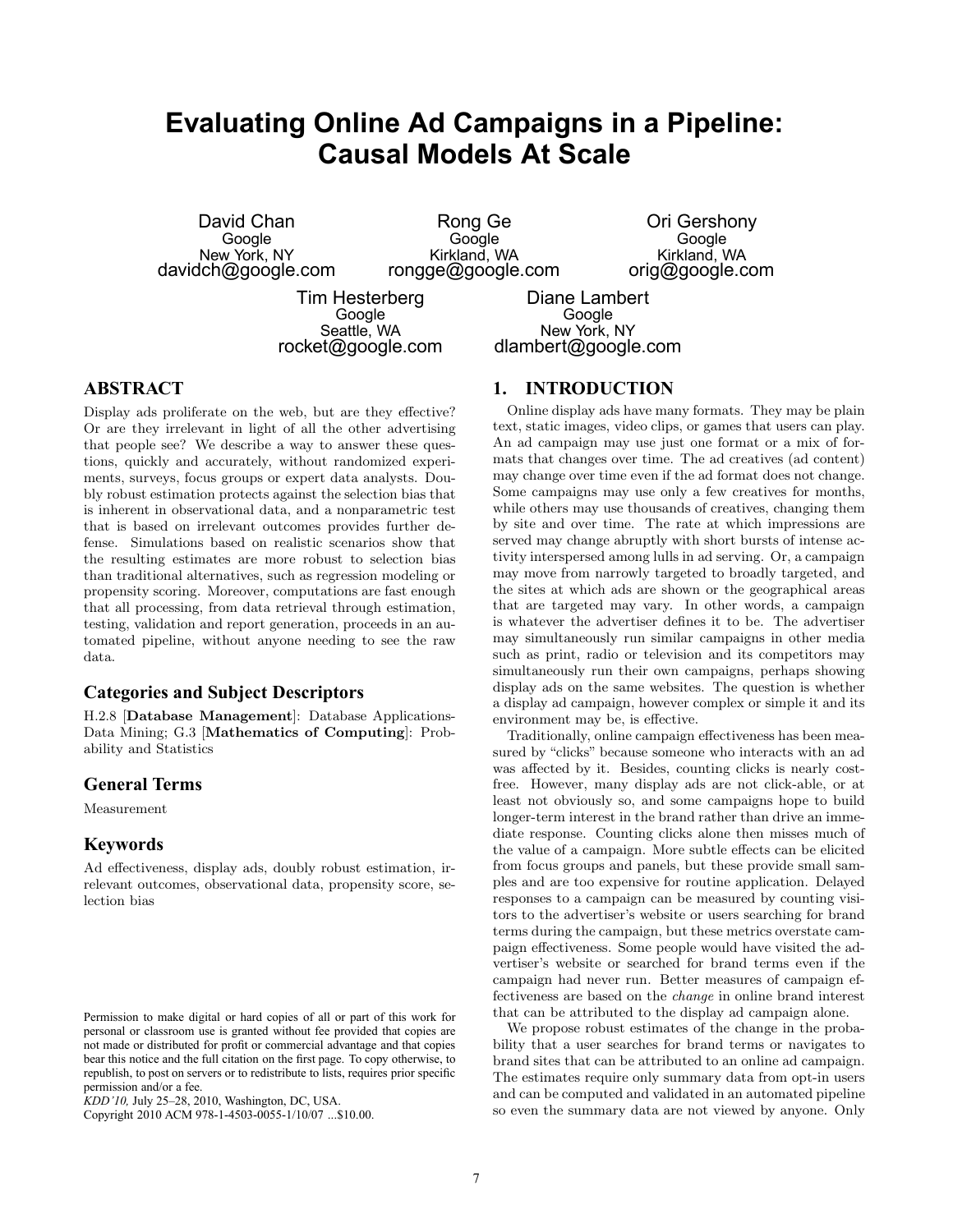highly aggregated statistics need to be released to advertisers, and then only if validation tests are passed.

Our measures of campaign effectiveness are developed in the framework of causal models introduced by Rubin [20]. Randomized experiments that randomly assign a user to the "served an ad" group or to the "not served an ad" group are the gold standard for estimating treatment effects in causal models. However, true randomization for display ads requires an advertiser to forego showing ads to some users, and possibly to pay for public service announcements or blank ads that appear in its allotted space instead. Often advertisers are not keen to relinquish an opportunity to advertise or to pay for non-campaign ads. Randomization also requires the study to be set up before the campaign runs.

Estimation without randomization is more difficult but not always impossible. Section 4 describes estimation based on propensity scoring; a refinement known as doubly robust estimation is discussed in Section 5. To further protect against residual, hidden selection bias, we introduce a new nonparametric test for observational studies (Section 6). Namely, the test statistic for an outcome of interest to the advertiser is judged against a null distribution that is based on a set of outcomes that are irrelevant to the advertiser. Additional validation steps are discussed in Section 7. To make the ideas concrete, data from an actual campaign are introduced in Section 3 and discussed throughout. Experimental results are reported in Section 8.

We are not the first to use causal models to evaluate campaign effectiveness. In a careful analysis of one set of data, Rubin and Waterman [21] used stratified propensity scores to evaluate the effect of visits from pharmaceutical sales teams on the number of prescriptions that physicians write. Fulgoni and Morn [5] match exposed and control panelists on a set of characteristics  $X$  such as query volume and then compare the fractions of matched control and exposed samples that show interest in the advertiser after the campaign. But matching can fail when  $X$  has many dimensions, and it does not lead to an obvious test of residual, undetected selection bias. Our approach avoids matching on  $X$  and has built-in safeguards against hidden selection bias, and so is more suited for routine application. We believe that this is the first method that has enough built-in safeguards to run in an automated pipeline that retrieves data, computes estimates, and decides whether to release results, suppress results, or send them to an expert data analyst for review.

# **2. CAUSAL EFFECTS**

Imagine a parallel universe exactly like ours, except for one small change: an advertiser never ran a particular display ad campaign. Competitors still advertised their products, and the advertiser still advertised in other media, but the campaign display ads did not run. What would have changed? Would fewer people have visited the advertiser's web site or searched for the advertiser's products and services, or would those counts not have changed? If nothing would have changed, then the campaign was ineffective. This notion of counterfactuals, or what would have happened had the campaign not been run, is fundamental to understanding the analysis of observational data found in corporate and government databases.

Re-stating in the language of statistics, an advertiser is interested in an outcome  $Y$ , such as "user visits a brand website" or "user searches for a brand term", where positive values of Y indicate interest in the advertiser's brand. Every user who could be exposed to a campaign ad has two potential values  $(Y_0, Y_1)$  of the outcome, where  $Y_0$  will be the user's outcome if not shown a campaign ad and  $Y_1$  will be the user's outcome if shown an ad. Both  $Y_0$  and  $Y_1$  cannot be observed for the same user because a user either is or is not shown a campaign ad. The unobservable outcome, regardless of whether it is  $Y_0$  or  $Y_1$ , is called a *counterfactual*. The observed outcome will be denoted by Y.

The unobservable per-user difference  $Y_1 - Y_0$  is the effect of the campaign on that user. If  $Y_1 = Y_0$ , then the campaign had no effect on that user, at least not as measured by the outcome Y. Only  $Y_1 > Y_0$  is a favorable response. The average campaign effect on those served an ad is then

$$
\Delta = E(Y_1 - Y_0) = E(Y_1) - E(Y_0),
$$

where E denotes an average taken over all users who were served ads. Note that  $\Delta$  does not include users who might have been served ads but were not. In other words,  $\Delta$  measures the effect of the campaign as it was run, not what the effect would have been had the advertiser been able to serve everyone an ad. In the terminology of causal models,  $\Delta$  is called the treatment effect on the treated [22].

The challenge is to estimate the average unobservable outcome  $E(Y_0)$  for the users who were served ads. Randomly assigning users to a test group that is served campaign ads and a control group that is not served ads would make that easy. On average the randomized exposed and control groups will be similar except for their exposure status. We would expect large random samples of controls and exposed users to be equally active on the web, to have the same geographical distribution, and to be equally interested in the advertiser before the campaign, for example. Randomization alone then justifies using the average observed outcome  $\bar{Y}_{control}$  of the controls as a proxy for the unobservable "without-campaign" average outcome  $E(Y_0)$  for the exposed, so  $Y_{exposed} - Y_{control}$  estimates  $\Delta$ .

Unfortunately, the process of serving ads does not randomly assign users to exposed and control groups. The most glaring problem is that active web users are much more likely to fall in the exposed group than inactive users are. Anyone who arrives at a webpage when an advertiser is alloted space on the page and who satisfies the targeting conditions for the campaign is served an ad. The more a web user visits a web page that sometimes shows campaign ads and sometimes does not, the more likely the web user is to see a campaign ad. So, more active web users are more likely to be exposed and less active web users are more likely to be unexposed and hence potential controls, even if they satisfy the targeting conditions for the campaign. Unfortunately, more active web users are also more likely than inactive users to visit any site on the web, including the advertiser's site, even if they are not shown an ad. In other words, the without-campaign average outcome  $E(Y_0)$  for the exposed is probably higher than  $E(Y_0)$  for those not served ads, making the unexposed users poor surrogates for the exposed in the without-campaign state. In short, the ad serving process leads to selection bias or differences in the control and exposed that are related to the distribution of the outcomes  $(Y_0, Y_1)$ . If ignored, this selection bias contaminates the estimated campaign effect. Our goal is to use the unexposed users to produce statistically sound estimates of  $E(Y_0)$  for the exposed.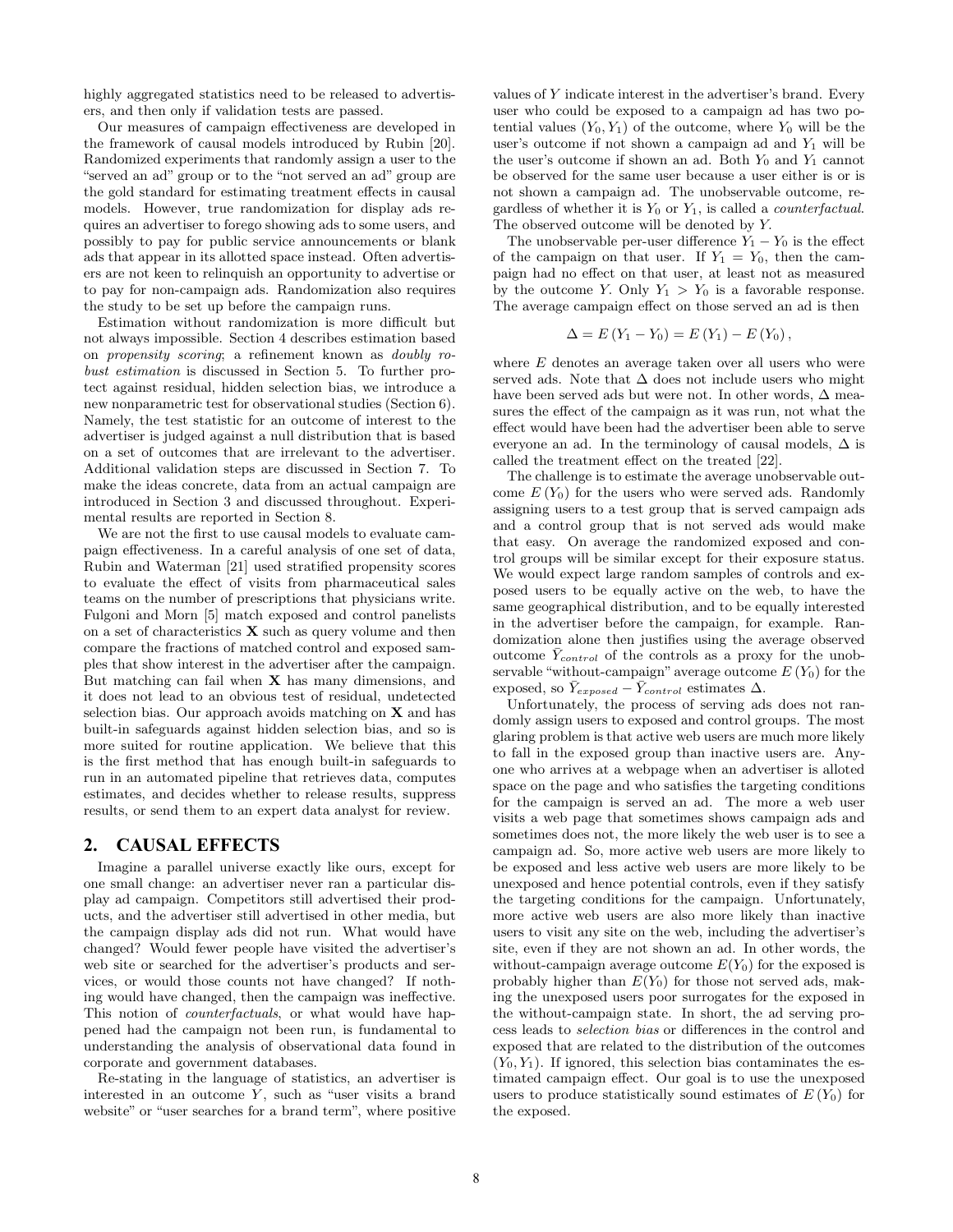#### **3. THE CONTROLS**

Simply put, the controls were eligible to be served campaign ads but were not. More precisely, our controls are users that satisfy the following four conditions C1 - C4. The controls

- C1 met targeting conditions, such as country and language,
- C2 visited a website near a time that it served a campaign ad to an exposed user in the study,
- C3 were served at least one non-campaign ad on that visit to the publisher site, so were not blocking ads served by google.com, and
- C4 were not served campaign ads during the study period.

Websites that show campaign ads are called publisher sites. The first ad served to an exposed user breaks its timeline into before and after exposure periods. Before and after periods are defined for each control by choosing one of its visits to a publisher site during the campaign to be a pseudoexposure. The duration of the before period is the same for each user. The after period extends from the time of the first exposure or psuedo-exposure until the end of the campaign or until the end of a post-campaign follow-up period during which the advertiser may continue to accumulate responses to the campaign. An advertiser may also specify that the period to be analyzed end before the campaign ends, in which case there is no follow-up period.

Our estimates require summary (not personally identifiable) data on exposed and controls. The summary data are obtained from several sources, including the advertiser's own campaign information, ad serving logs, and sampled data from users who have installed Google toolbar and opted in to enhanced features. The summaries include features such as the country and language from which the user most often accessed the web and measures of online activity in the before period, such as total number of navigations, number of navigations to the sites that showed campaign ads, and number of navigations to the advertiser's site before exposure. Exposure data include time of first exposure and the number of campaign ads served to the user during the analysis period. If the analysis captures only a slice of an ongoing campaign, then campaign exposure before the analysis period is also measured. Finally, brand outcomes are actions that the advertiser believes will be affected by the campaign, such as whether the user navigated to the advertiser's website or searched for a brand term after exposure.

To protect privacy, estimates are not released for rare outcomes. All of the results reported to advertisers are aggregated over thousands of users. Moreover, all the data used in the analysis are anonymized, so it is not possible to match a summary record back to a small sample of records in the raw logs. For example, geographical areas are aggregated to meet privacy constraints. In addition, because the system is fully automated, no one sees even the summary records.

Although the controls met the targeting conditions C1 - C4, so could have been served ads, they are different from those who actually were served ads. In particular, as predicted in Section 2, the exposed are more active on the web than the controls are. Figure 1 compares the online activity of the controls and exposed before their first exposure for a campaign that lasted 42 days and had about 150 different ad creatives. The study includes about 15,000 exposed users and 70,000 controls. Each of the four panels in Figure 1 considers a different measure of online activity for these samples, and each point in a panel shows the ratio of a percentile of the activity for the exposed to the same percentile of the activity for the controls. If controls and exposed were equally active, their percentiles would be equal, and the ratios of their percentiles would be one. Clearly, that is not so; the exposed are much more active. The median exposed navigation count is 2.8 times the median control navigation count, the median exposed navigations to sites that published campaign ads is 4.1 times the median for the controls, and the median number of non-campaign display ads served to the exposed on the publisher sites is 8.7 times that of the controls. In other words, the controls did not act like the exposed before exposure, so the average outcome of the controls after exposure is likely to be a poor estimate of the average counterfactual  $E(Y_0)$  for the exposed.



Figure 1: Ratios of the percentiles of the activity levels of exposed web users and controls satisfying conditions [C1] - [C4] before exposure. The dashed line corresponds to a ratio of one.

#### **4. PROPENSITY SCORES**

If a control and exposed user were identical before exposure, then it is reasonable to assume that they would have had the same probability of showing interest in the brand after exposure if the campaign had not been run. This suggests matching each exposed user to one or more controls pre-exposure and omitting the unmatched controls. More precisely, if an exposed and control user are matched on the K features  $\mathbf{X} = (X_1, \ldots, X_K)$ , then successful matching ensures that

$$
P(Y_0 = 1 | \mathbf{X}, exposed) = P(Y_0 = 1 | \mathbf{X}, control)
$$

when the outcome of interest is binary. All valid analyses of observational data either explicitly or implicitly assume that there is an X that breaks the dependence between exposure and the unobservable counterfactual  $Y_0$  in this way.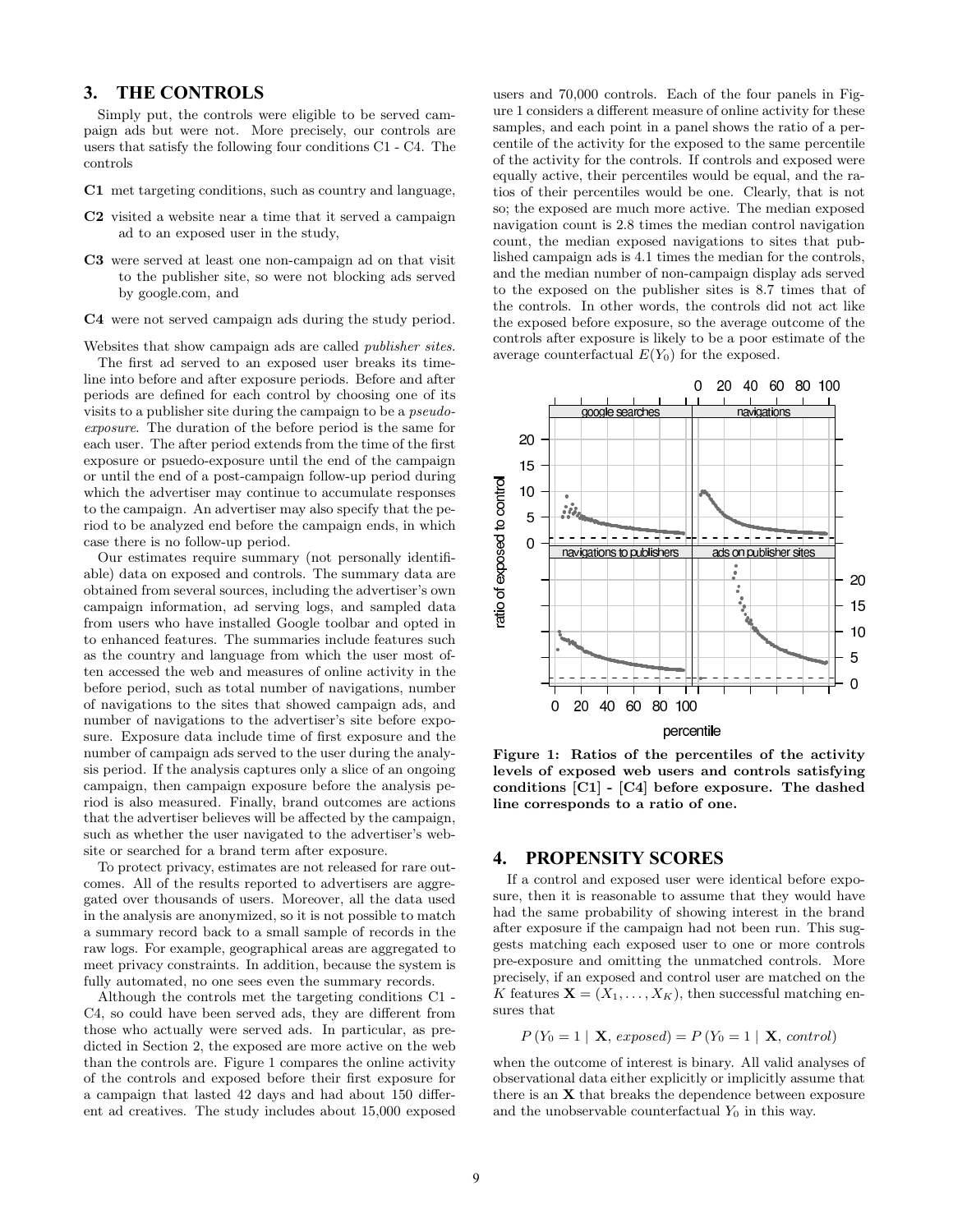## **4.1 Propensity Matching**

Matching on  $X$  breaks down when  $X$  is high dimensional, especially if some dimensions are heavily skewed. Fortunately, a remarkable theorem in [18] states that matching on X is unnecessary. If

$$
0 < p\left(\mathbf{X}\right) < 1,
$$

so no user is certain to be a control or certain to be exposed, then matching on the one-dimensional propensity score  $p(X)$ defined by

$$
p\left(\mathbf{X}\right) = P\left(exposed \mid \mathbf{X}\right) \tag{1}
$$

removes selection bias whenever matching on X itself removes selection bias. (Because our goal is to estimate the causal effect on those who were exposed rather on everyone who could have been exposed, we need only assume that every control could have been served; i.e.,  $p(\mathbf{X}) > 0$ .) Surprisingly, matching on a consistent estimate  $\hat{p}(\mathbf{X})$  of  $p(\mathbf{X})$ can remove selection bias better than matching on X or  $p(X)$  can [19].

After matching each exposed with a control, the campaign effect  $\Delta$  can be estimated by the average within-pair difference of observed outcomes. Or, controls and exposed with similar propensities can be grouped together, and mean differences within groups averaged [19]. Propensity score grouping has been used extensively in clinical medicine, epidemiology and the social sciences. (See [12], [11] and the references therein, for example.) There are disadvantages, though. It may not be possible to pair each exposed to a different control or even to any control. Grouping may include too few controls at high propensities to give reliable group mean differences. Or, groups may be so coarse that the controls and exposed in a group are not well-matched. Stratifying is also inconsistent (asymptotically biased) when the mean outcome is not constant within groups [13].

Figure 2 shows the estimated propensities using logistic regression with variable selection for the study introduced in Section 3. (See Section 8 for a discussion of model selection in this context.) As expected, the controls have smaller  $\hat{p}(\mathbf{X})$ . The median exposed propensity score is 0.31 but the median control propensity score is only 0.10. The extreme exposed and control propensities are similar, though. The exposed range is (.004, .94) and the control range is  $(.004, .89)$ . Pairing exposed and controls by  $\hat{p}(\mathbf{X})$  is not likely to be successful here because many fewer controls than exposed have high propensities (e.g., above 0.5).

#### **4.2 Inverse Propensity Weighting**

Propensity score weighting is an alternative to propensity score matching. It can be motivated by a simple analogy. Suppose that 35% of a target population is from Canada and 65% from the U.S., and the outcome Y is smaller in Canada. If 60% of a random sample is from Canada, then the average over the random sample underestimates the mean in the target population. A better estimate weights everyone in the sample from Canada by .35/.6 and everyone in the sample from the U.S. by .65/.4 before averaging. That is, there is selection bias because a feature (country) is correlated with both sample selection and the outcome, but re-weighting the data with weights inversely proportional to the probability of selection removes the bias. Averaging with known inverse sampling weights was introduced by Horvitz and Thomp-



Figure 2: Estimated propensities for the controls and exposed in Figure 1.

son in 1952 [9] and has been further studied in recent KDD papers such as [10].

In nonrandomized studies, the controls can be weighted to resemble the sample of exposed before exposure by giving each control i a weight proportional to

$$
w_i = \hat{p}\left(\mathbf{X}_i\right) / \left(1 - \hat{p}\left(\mathbf{X}_i\right)\right) \tag{2}
$$

where the sum of the weights over the controls equals one. This is called inverse propensity weighting. The exposed users are not weighted. Weighting the exposed by  $1/\hat{p}(\mathbf{X})$ and the controls by  $1/(1 - \hat{p}(\mathbf{X}))$  is appropriate when the goal is to estimate the potential campaign effect on all users.

Figure 3 shows that inverse propensity weighting effectively matches the controls to the exposed for the campaign in Section 3. It reduces the ratios of the exposed medians to the control medians for the four activities shown from (3.1, 2.8, 4.1, 8.7) to (1.04, 1.06, 1.07, 1.14). The ratios for all but the smallest percentiles now lie between 0.8 and 1.20. Moreover, search activity on google.com is now balanced, even though variable selection deleted that term from the estimated propensity model.

Because inverse propensity weighting matches the controls to the sample of exposed, the inversely propensity weighted (IPW) estimate of  $\Delta$  is defined by

$$
\hat{\Delta}_{IPW} = \bar{Y}_{exposed} - \left(\sum_{controls} w_i Y_i / \sum_{controls} w_i\right) \tag{3}
$$

where  $Y_i$  is the observed outcome for a control and  $w_i$  is defined by equation (2).

Although  $\hat{\Delta}_{IPW}$  is asymptotically unbiased, it has high variance if  $p(X)$  is close to one for some controls. Propensities close to one arise if  $X$  nearly separates the controls and exposed. In that case, estimation by any method may be unwise because too few controls resemble the exposed. Estimated propensities close to one may also occur because the algorithm used to estimate the propensities is unstable. In a criminal justice application, McCaffrey, Ridgeway and Morral [14] were able to match propensity weighted controls to exposed using boosted stumps but not logistic regression, for example.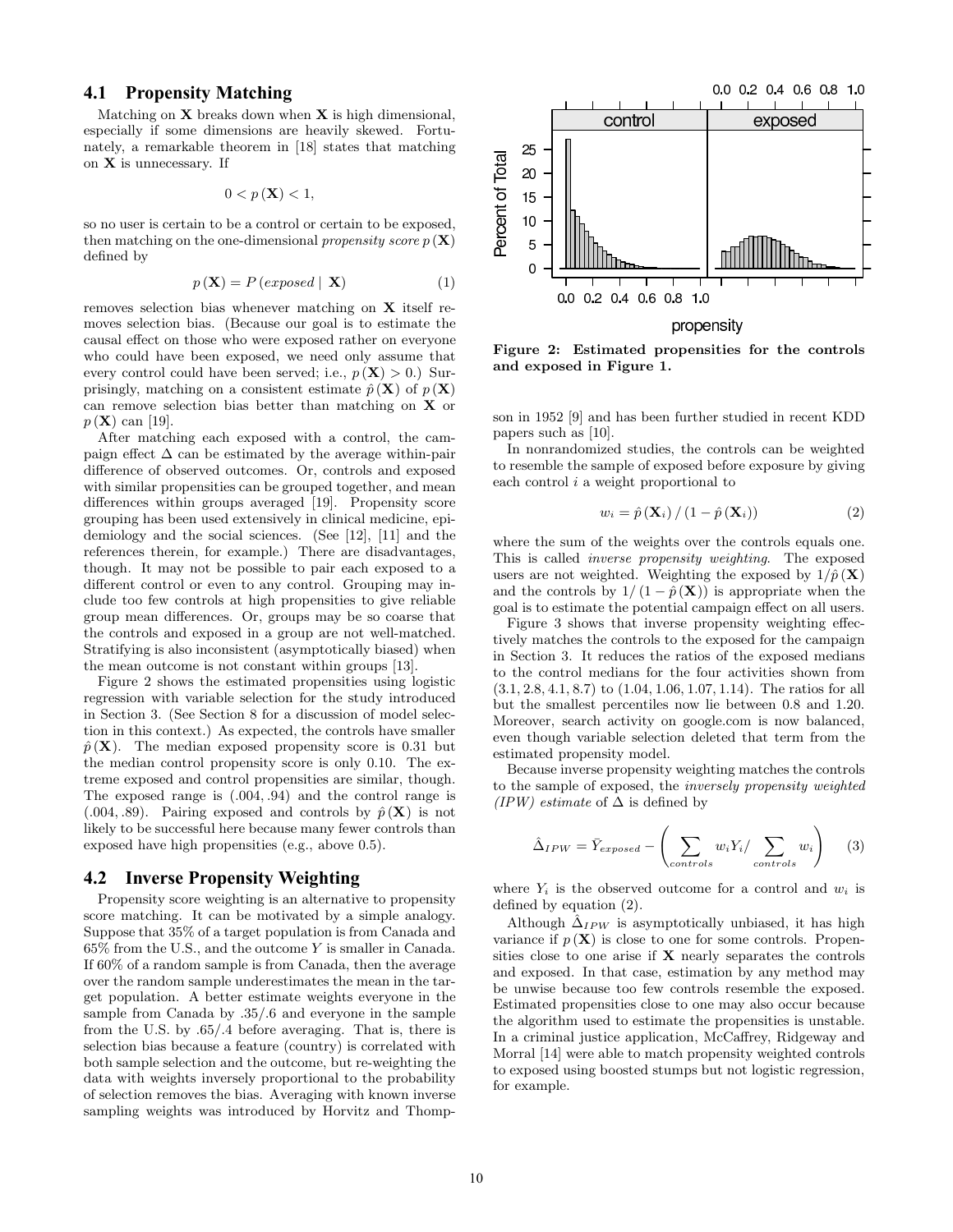

percentile<br>Figure 3: Ratio of the activity percentiles for the exposed and propensity weighted controls.

## **5. DOUBLY ROBUST ESTIMATION**

Inverse propensity weighting is fundamental to causal estimation because any estimator of  $\Delta$  that is asymptotically unbiased is equivalent to an estimate based on inverse propensity weighting [16]. The question is which estimate with inverse propensity weighting is best in the sense of smallest asymptotic variance among all consistent estimates of  $\Delta$ ?

The variability of  $\hat{\Delta}_{IPW}$  depends on random noise in the observed outcomes, which affects any estimate, and errors in  $\hat{p}(\mathbf{X})$ . To adjust for those errors, first define the exposure indicator  $Z_i = 1$  if user i is exposed and  $Z_i = 0$  if not for the  $i = 1, \ldots, n$  users in the study and let  $\hat{p}_i = \hat{p}(\mathbf{X}_i)$ . Then consider the estimate

$$
\hat{\Delta}_{*} = \sum_{i=1}^{n} \hat{p}_{i} \left\{ \frac{Z_{i} Y_{i}}{\hat{p}_{i}} - \frac{(1 - Z_{i}) Y_{i}}{1 - \hat{p}_{i}} \right\} / \sum_{i=1}^{n} \hat{p}_{i},
$$

which is identical to  $\hat{\Delta}_{IPW}$  if  $\hat{p}(\mathbf{X}_i)$  is constant but not in general. The estimate  $\hat{\Delta}_*$  is consistent when  $\hat{p}(\mathbf{X})$  is consistent. If we were interested in the causal effect on everyone who might have been served a campaign ad rather than the effect on those who were served a campaign ad, the leading multiplier  $\hat{p}_i$  outside the braces would be omitted and the denominator would be *n* rather than  $\sum \hat{p}_i$ .

The theory in [16], [13], and [8] shows that the minimum asymptotic variance is achieved by modifying  $\tilde{\Delta}_{*}$  by the errors  $Z_i - \hat{p}_i$  as follows:

$$
\hat{\Delta}_{DR} = \sum_{i=1}^{n} \hat{p}_i \hat{\delta}_i / \sum_{i=1}^{n} \hat{p}_i, \tag{4}
$$

where

$$
\hat{\delta}_{i} = \frac{Z_{i}Y_{i} - \hat{m}_{1i} (Z_{i} - \hat{p}_{i})}{\hat{p}_{i}} - \frac{(1 - Z_{i}) Y_{i} + \hat{m}_{0i} (Z_{i} - \hat{p}_{i})}{1 - \hat{p}_{i}}
$$

and  $\hat{m}_{zi} = \hat{m}_z(\mathbf{X}_i)$  is consistent for  $E(Y | \mathbf{X}_i, Z_i = z)$ . Usually,  $\hat{m}_1(\mathbf{X})$  is obtained by regressing the observed Y on **X** for the exposed, and  $\hat{m}_0(\mathbf{X})$  is obtained by regressing Y on X for the controls. In other words, computing  $\hat{\Delta}_{DR}$ is not much more difficult than computing  $\hat{\Delta}_{IPW}$ . (Here we have used the fact that the standard theory remains valid if the term in braces is multiplied by a weight like  $\hat{p}_i$  that does not depend on the outcome or Z.)

The estimate  $\hat{\Delta}_{DR}$  is *doubly robust* because it remains consistent if the outcome models are wrong but the propensity model is right or if the propensity model is wrong but the outcome models are right, although in those cases there is no guarantee that  $\hat{\Delta}_{DB}$  has minimum asymptotic variance. Extensive simulations (e.g., [13]) show that the asymptotic claims hold in standard settings and that the standard error of  $\Delta_{DR}$  has a simple estimate  $\hat{s}_{DR}$  defined by

$$
\hat{s}_{DR}^2 = n^{-2} \sum_{i=1}^n q_i^2 \left( \hat{\delta}_i - \hat{\Delta}_{DR} \right)^2, \text{ where } (5)
$$
  

$$
q_i = \frac{\hat{p}_i}{n^{-1} \sum_{i=1}^n \hat{p}_i}
$$

Doubly robust estimation is used in applications ranging from medicine [2] to criminal justice [15]. The statistical analysis systems SAS [1] and STATA [3] include procedures for computing doubly robust estimates, standard errors, and model diagnostics.

Table 1 gives  $\Delta_{IPW}$ ,  $\Delta_{DR}$  and a regression estimate

$$
\hat{\Delta}_{reg} = n_1^{-1} \sum_{exposed} \left( \hat{m}_1 \left( \mathbf{X}_i \right) - \hat{m}_0 \left( \mathbf{X}_i \right) \right), \quad n_1 = \sum_{i=1}^n Z_i
$$

for the campaign introduced in Section 3. Brand navigation refers to navigation to the advertiser's website; brand search refers to searches for the advertiser or its advertised product. Lift is the ratio of  $\hat{\Delta}_{DR}$  to the average prediction of the counterfactual  $Y_0$  for the exposed. The campaign increased interest in the brand and, to a lesser extent, its competition. Increased interest in the competition is unavoidable when exposed users comparison shop.

Table 1: Estimates of the causal effect for brand navigations, brand searches, and competitor navigations for the campaign in Section 3.

| $_{\rm Outcome}$ | $\Delta$ I PW | $\rightarrow_{req}$ | $\Delta$ D R | $\hat{se}_{DR}$ | lift |
|------------------|---------------|---------------------|--------------|-----------------|------|
| brand nav        | 025           | .027                | .009         | .002            | .37  |
| brand srch       | .048          | .037                | .016         | .002            | .34  |
| compet nav       | 294           | .091                | 022          | .004            | .08  |

### **6. HYPOTHESIS TESTING**

The obvious test of the null hypothesis  $H_0$ :  $\Delta \leq 0$  against  $H_1$ :  $\Delta > 0$  with size  $\alpha$  (false alarm probability  $\alpha$ ) compares  $T_{DR} = \hat{\Delta}_{DR}/\hat{s}_{DR}$  to a standard normal $(0, 1)$  percentile  $q_{\alpha}$ . This test should perform well when the propensity model and outcome regression models are adequate. But if a feature that is correlated with Z and Y but not the features in X has been missed, then differences in the missing feature for the controls and the exposed that are not germane to the campaign may cause  $T_{DR}$  to wrongly reject  $H_0$ . This is the problem of hidden, residual selection bias.

Rosenbaum [17] suggests detecting hidden bias by testing  $H_0$  for an outcome that should be unaffected by the treatment (the campaign, in our context). For example, a campaign that advertises Google's web browser Chrome may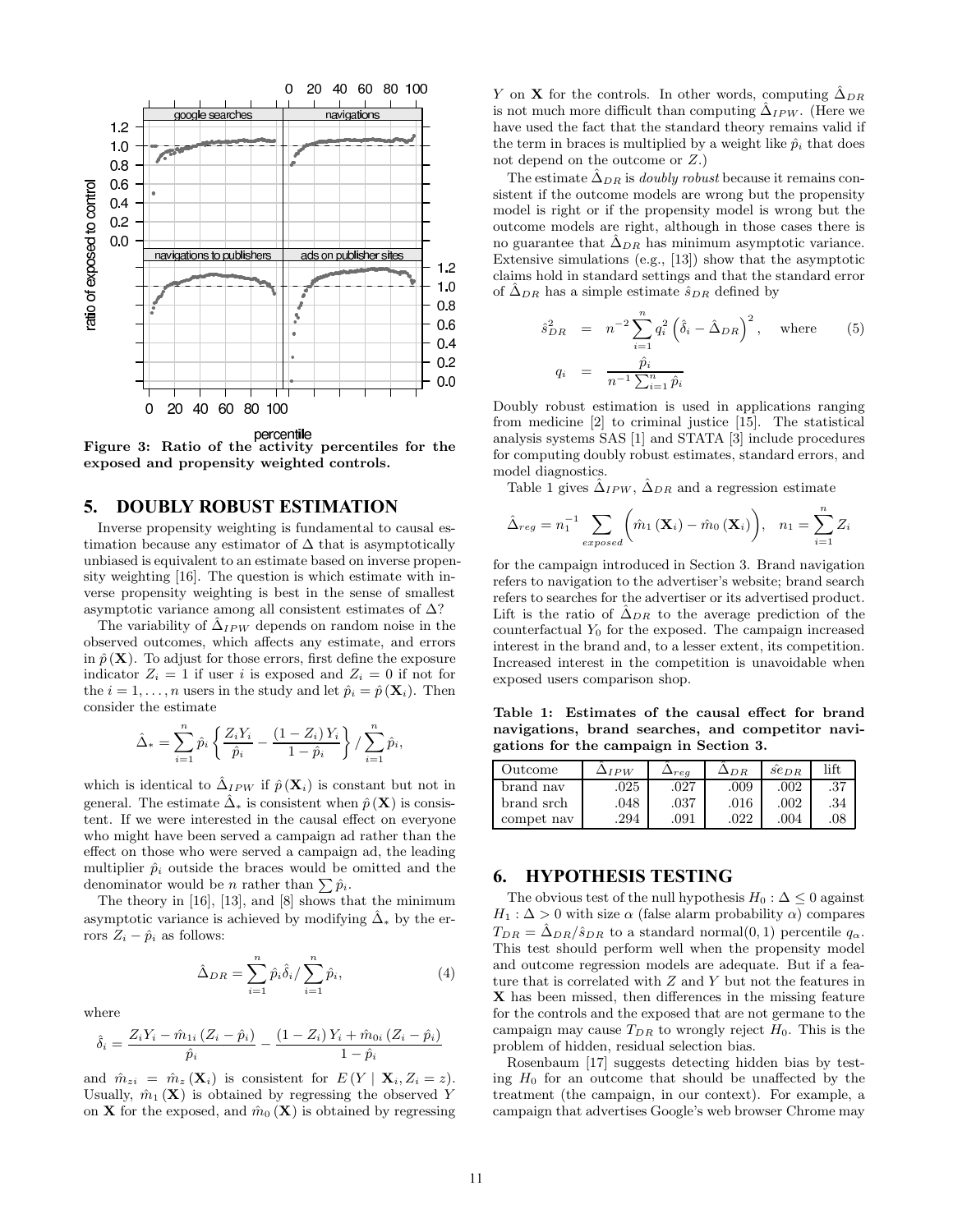have recipes as an irrelevant search term. If  $H_0$  is rejected for the irrelevant outcome then there may be residual selection bias and a test of  $H_0$  based on  $T_{DR}$  for an outcome of interest may have more than probability  $\alpha$  of a false rejection.

We take the idea of irrelevant outcomes a step further, and compute  $T^*$  for many irrelevant outcomes. The  $T^{*}$ 's for the irrelevant outcomes should act like a random sample from the null distribution of the brand test statistic. When  $H_0$  is true, the brand outcome should act like an irrelevant outcome too. In other words, instead of comparing  $T_{DR}$  to a percentile of a normal distribution, which assumes that selection bias has been controlled, compare  $T_{DR}$  to a null distribution that allows for partially removed selection bias.

If there are  $K$  irrelevant outcomes, then there are  $K$  test statistics  $T_1^*, \ldots, T_K^*$  and so under  $H_0$  there are  $K + 1$  observations in all, including  $T_{DR}$  for the brand outcome, from the null distribution. In keeping with standard testing practice,  $H_0$  is rejected only if  $T_{DR}$  is larger than a tail percentile of this null distribution. A fully nonparametric test is obtained by rejecting  $H_0$  only if  $T_{DR}$  is larger than the  $(k_{\alpha} + 1)/(K + 1)$  quantile of the empirical null distribution where  $k_{\alpha} = min\{k : (k+1)/(K+1) \geq \alpha\}$ . It is possible to fit a parametric distribution to the  $K+1$  test statistics and use a percentile of the parametric distribution to test  $H_0$ , but we prefer not to make assumptions about the shape of the null distribution.

It may be challenging to obtain data on many irrelevant outcomes for medical studies, but that is not the case for online campaigns. There are many websites and search terms that are irrelevant to an advertiser. These can be found by looking at advertisers in other segments or clusters, for example. An automated system may wrongly declare such a term or site to be irrelevant, but that should happen so infrequently that the nonparametric test is hardly affected. (See, for example, Section 8.) Finally, all results and summary data on irrelevant outcomes can be withheld because by definition the irrelevant outcomes are unimportant to the advertiser. Also note that a test that compares a brand outcome to irrelevant outcomes may be easier for advertisers to appreciate than a standard statistical hypothesis test is.

The three outcomes in Table 1 are statistically significant at the  $\alpha = .05$  level of significance when  $T_{DR}$  is compared to either a percentile of a normal distribution or a nonparametric null distribution defined by a set of irrelevant outcomes. However, the experiments in Section 8 suggest that the test based on normal distributions is too liberal even when the propensity and outcome models are correct. The nonparametric test is more trustworthy.

## **7. MODEL SELECTION AND VALIDATION**

The estimated campaign effect  $\hat{\Delta}_{DR}$  depends on two outcome models and a propensity model. In this paper the outcomes  $Y$  and exposure status  $Z$  are binary, and any method for estimating probabilities that includes feature selection can potentially be used to compute  $\Delta_{DR}$ , including regression trees, boosted stumps, leaps and bounds  $[6]$ , or  $L_1$  and  $L_2$  penalized regression [4].

It is not enough for a propensity model to fit the data well, though. Its primary goal is to balance  $X$  across controls and exposed, in the sense that the distribution of  $X$  conditional on  $(\hat{p}(\mathbf{X}), Z)$  should be independent of Z even for features X that are not included in the fitted propensity model. In small studies, this assumption can be tested by stratifying users into several groups (a common recommendation is seven groups [19]) according to their  $\hat{p}(\mathbf{X}_i)$ 's, computing the difference  $D_g = \bar{X}_{g,exposed} - \bar{X}_{g,control}$  in each group g, and then using an analysis of variance (anova) F-test to test whether the within-group mean differences are zero. An alternative in large studies is to compute  $D<sub>q</sub>$  corresponding to a fine grid of  $\hat{p}(\mathbf{X}_i)$  rather than a coarse grid, fit a smooth function to  $D_q$  as a function of the group mean  $\hat{p}(\mathbf{X})$ , and then test whether the smooth curve is different from a horizontal line at zero. This can be done in the open source software environment for statistical computing and graphics R (www.r-project.org) by applying the anova function in R to the output from the gam (generalized additive model) function, for example.

The propensity weights  $w_i = \hat{p}(\mathbf{X}_i) / (1 - \hat{p}(\mathbf{X}_i))$  themselves are useful for testing the validity of the results of a study. For example, an analysis may be declared invalid if a small subset of controls accounts for too high a fraction of the total weight on the controls because in that case  $\hat{\Delta}_{DR}$ and  $\hat{\Delta}_{IPW}$  may be determined by only a small subset of the data and  $\hat{\Delta}_{reg}$  may be based on extrapolation. For the campaign introduced in Section 3, only 2% of the controls have  $w_i > 1$  and only 0.09% have a weight larger than 3. The largest weight is 9.4, so the most extreme control has as much weight as 9.4 exposed users.

As another check of the validity of a study, note that if  $n$ independent observations  $\{A_1, \ldots, A_n\}$  have the same mean and same variance and the *n* weights  $\{W_i, \ldots, W_n\}$  are fixed, then the weighted mean  $\sum W_i A_i / \sum W_i$  has variance pro-<br>portional to  $\sum W_i^2 / (\sum W_i)^2$ . The same result is approximately true if the weights are random and independent of the  $\overrightarrow{A}_i$ 's. Because the sample mean  $\overrightarrow{A}$  has variance proportional to  $1/n$ , the effective sample size for a weighted mean in either case is  $(\sum W_i)^2 / \sum W_i^2$ . This suggests failing a study when the effective sample size for the controls is too small. For the campaign introduced in Section 3, the effective number of controls is about 30% of the total number of controls, giving a ratio of 1.4 effective controls per exposed user in the study, which also suggests that the study is valid.

Finally, Hainmueller [7] estimates the propensity function by minimizing the deviance under an assumed model, like logistic regression, subject to the constraint that the means of  $X$  for the weighted control sample equal the means of  $X$ for the exposed. That is an interesting proposal, but not one that we have tried to automate. It also raises the question of what to match, e.g. means of the features themselves, means and second moments of the features, or means of transformations of the features?

## **8. EXPERIMENTS**

Often less than 5% of the exposed searched for the advertiser's brand or navigated to the advertiser's website before the campaign. If a campaign increases that rate by 50%, then the effect to be estimated is less than 0.025. Here we provide experimental evidence that it is possible to estimate such small effects for online campaigns.

The experiments simulate users like those in the campaign introduced in Section 3, except that exposed outcomes correspond to a specified lift. First, a model to generate users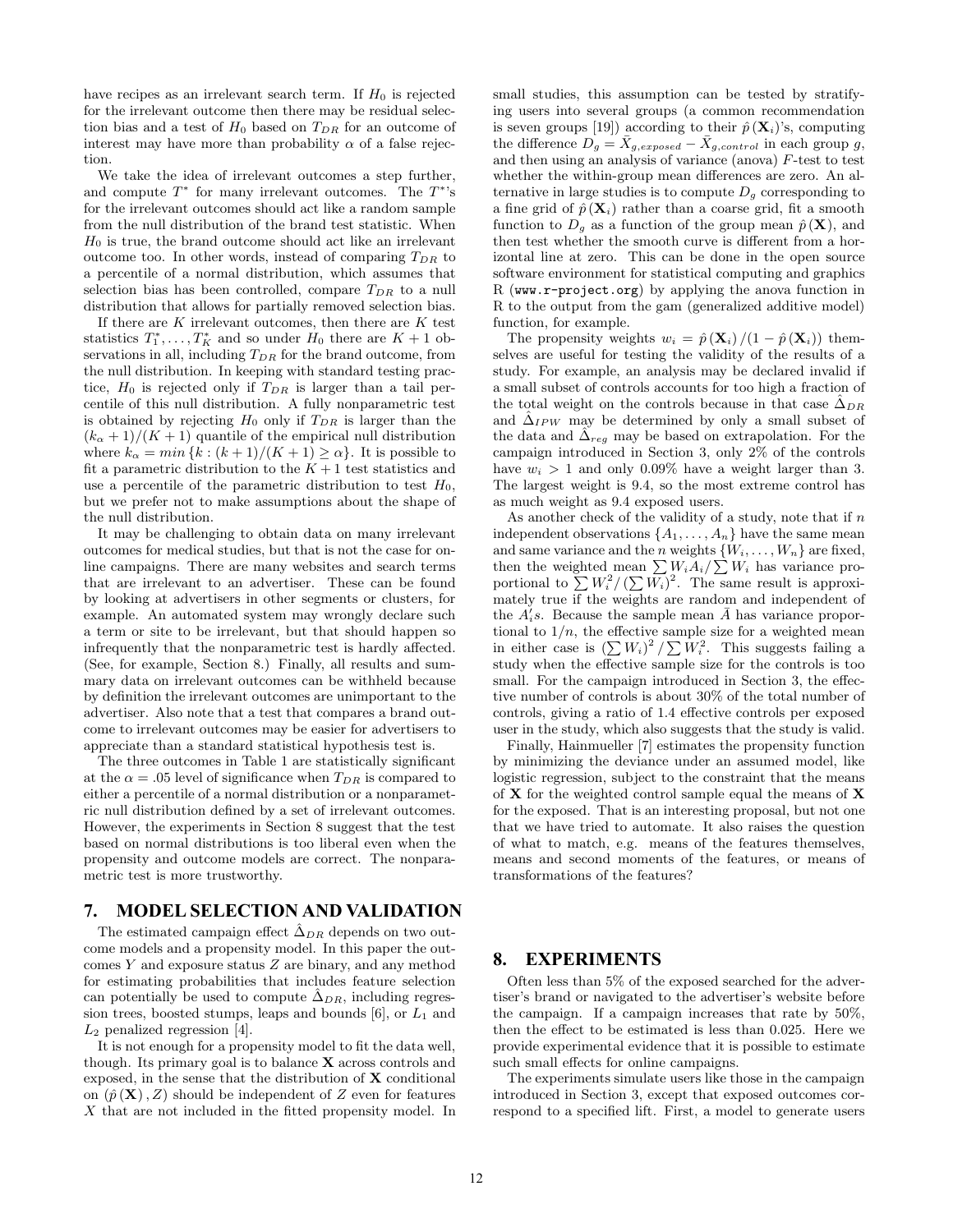was built in stages using the fact that

$$
P(X_1,\ldots,X_K)=\prod_{k=1}^K P(X_k|X_1,\ldots,X_{k-1}),\ k=2,\ldots,K.
$$

At the first stage, the probability that a user in the study is exposed (and not a control) is set to the fraction of exposed users in the study. At the second stage, the distribution of geography conditional on exposure status is taken to be the empirical distribution of geography for the exposed and the empirical distribution of geography for the controls. At later stages, the log of an activity metric is taken to be normally distributed with a conditional mean and variance that depend on the features previously modeled. The conditional mean and variance are estimated from a linear regression with leaps and bounds variable selection. Although the conditional models are normal, the unconditional distributions for the controls and exposed are as long-tailed as those in the original data due to mixing over the conditioning variables. The final multivariate distribution is then a mixture of binary, categorical and continuous variables that is much more complex but also much more realistic than one based on standard parametric distributions. It is, however, not pathological so we do not claim that the simulations represent a worst possible scenario.

Models were produced for 31 outcomes irrelevant to the advertiser and the three brand outcomes in Table 1. The models for  $(Y_0, Y_1)$  for each irrelevant outcome were obtained from separate logistic regressions for the controls and exposed. A model of the "without-campaign" brand outcomes  $Y_0$  for both the control and exposed users was obtained by fitting a logistic regression to the brand outcomes for the controls. The model of  $Y_1$  is then chosen to give either  $\Delta = 0$  or a  $\Delta$  corresponding to 50% lift according to the following three scenarios.

- No Effect, No Hidden Bias The brand outcomes  $Y_1$  for the exposed are simulated from the brand model for  $Y_0$ . All features  $X$  of the simulated users are available for model fitting, but some may be dropped during model selection. There is selection bias in this scenario, but there no hidden bias unless model fitting deletes an important feature from the propensity and outcome models.
- **Positive Shift** The brand outcomes  $Y_1$  for the exposed are generated by adding a shift  $\theta$  to the intercept in the model for  $Y_0$ , where  $\theta$  gives a lift of 50%. The  $\theta$  for brand navigation, brand search, and competitor navigation are 0.51, 0.58 and 0.84 respectively, which correspond to campaign effects of  $\Delta = .013, .024, .147$ . The mean no-campaign outcome  $E(Y_0)$  for the exposed are .026, .050 and .295 respectively. There is no hidden selection bias in this scenario, except that due to variable selection.
- No Effect, Hidden Bias The brand outcomes  $(Y_0, Y_1)$  are generated from the, same model, so there is no campaign effect, but number of navigations to the websites that served ads and number of display ads served by Google on those sites were not used to fit the outcome or propensity models.

Each scenario was simulated 500 times, and 80,000 users were generated in each simulation trial.

Table 2 summarizes the results for the no effect, no hidden bias scenario. Because there is no hidden bias, all three estimates  $\Delta_{DR}$ ,  $\Delta_{reg}$  and  $\Delta_{IPW}$  should behave well and they do, although, as the theory predicts,  $\hat{\Delta}_{DR}$  behaves slightly better. However, the large sample standard error estimate  $\hat{s}_{DR}$  (6) is much too optimistic. As a result, the parametric test that compares  $T_{DR}$  to the .10 quantile of a normal $(0,1)$ distribution has a false alarm rate of about 20% for the two advertiser related outcomes instead of 10%. (The test for the effect on navigations to competitor sites appears to be unbiased). The nonparametric test against irrelevant outcomes is a better choice. Under the null hypothesis the mean pvalue should be .50 and 10% of the p-values should be below .10 (except for small differences due to discreteness). While the mean nonparametric p-value is less than .50 for the two advertiser related outcomes, the simulated false alarm rate is also smaller than 10% for all three outcomes so the nonparametric test is conservative.

Table 2: Results for the no effect, no hidden bias scenario. rmse is root mean squared error,  $(bias^2 +$  $s d^2)^{1/2}$ .  $\bar{P}_{DR}$  is the mean simulated p-value under the null distribution defined by the irrelevant outcomes.  $\bar{P}(T_{DR} > z_{.10})$  is the fraction of (false) rejections of a one-sided  $\alpha = .10$  test in the simulation using the large sample normal theory test.  $\bar{P}(P_{DR}) < .10$  is the fraction of false alarms for the nonparametric test based on irrelevant outcomes.

|                                                          | brand nav | brand search | comp  |
|----------------------------------------------------------|-----------|--------------|-------|
| $\mathrm{rmse}(\Delta_{DR})$                             | .0051     | .0053        | .0168 |
| $\text{rmse}(\hat{\Delta}_{req})$                        | .0056     | .0061        | .0243 |
| $\text{rmse}(\hat{\Delta}_{IPW})$                        | .0059     | .0060        | .0253 |
| $\text{mean}(\hat{s}_{DR})/\text{sd}(\hat{\Delta}_{DR})$ | .83       | .82          | .80   |
| $\bar{P}(T_{DR} > z_{.10})$                              | .19       | .21          | .09   |
| $mean(P_{DR})$                                           | .40       | .38          | .50   |
| $mean(P_{DR}) < .10)$                                    | .05       | .06          | .03   |

Table 3 gives the results for the scenario with positive shift and no feature withheld from model fitting. Surprisingly,  $\Delta_{DR}$  is less biased than either  $\Delta_{reg}$  or  $\Delta_{IPW}$  for the advertiser related outcomes, and only slightly more biased than  $\tilde{\Delta}_{reg}$  for the competitor outcome. The relative biases  $bias/\Delta$  for  $\hat{\Delta}_{DR}$ ,  $\hat{\Delta}_{reg}$  and  $\hat{\Delta}_{IPW}$  for brand navigations are 2%, 5% and 10% respectively, while those for brand search are -1%, 4% and 9% respectively. As in the null case, the large sample estimate  $\hat{s}_{DR}$  is smaller than it should be, but only by about 10%. The nonparametric test for positive shift rejects for most simulation trials, as it should.

Table 4 shows the results of omitting two of the features that were important to the models for the study data and were used to generate the simulated outcomes. Both features increase the chance that  $Y_1 = 1$ , so omitting both should overstate the effect of the campaign. The theory suggests that  $\Delta_{DR}$  should behave well if the omitted features are included in either the propensity model or the outcome models, but here they are excluded from both models. Although the theory is silent on this case, omitting features from both models seems more realistic than omitting them from only the propensity model or only the outcome models. This experiment shows that the three estimates respond differently to hidden bias. The regression and propensity weighted es-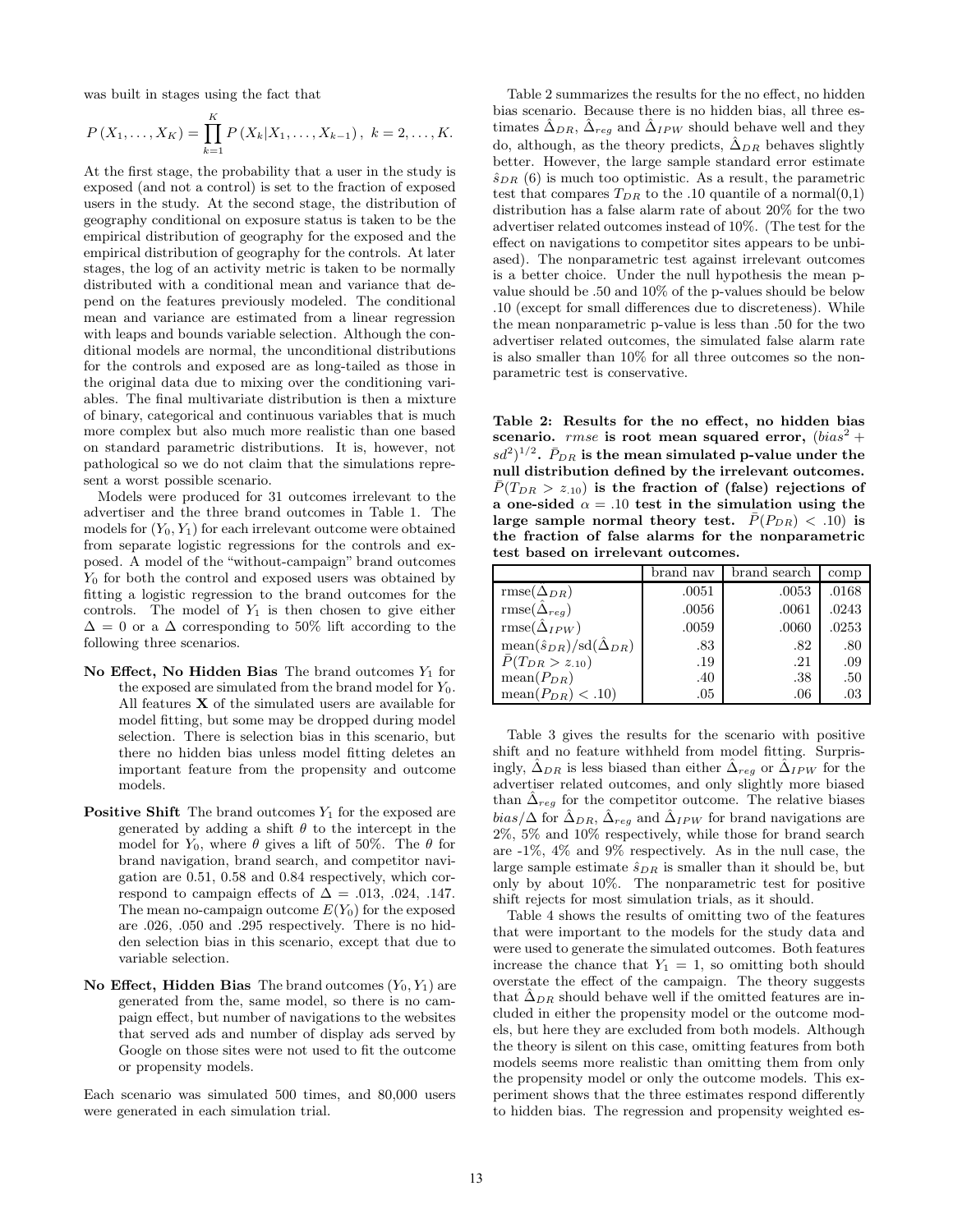Table 3: Results for the positive shift scenario.

|                                                          | brand nav | brand search | comp      |
|----------------------------------------------------------|-----------|--------------|-----------|
| bias $(\hat{\Delta}_{DR})$                               | .00030    | .00034       | $-.00037$ |
| bias $(\hat{\Delta}_{reg})$                              | .00066    | .00105       | $-.00021$ |
| bias $(\hat{\Delta}_{IPW})$                              | .00130    | .00220       | .00650    |
| $sd(\hat{\Delta}_{DR})$                                  | .0023     | .0033        | .0060     |
| $sd(\hat{\Delta}_{reg})$                                 | .0021     | .0031        | .0048     |
| $sd(\hat{\Delta}_{IPW})$                                 | .0028     | .0036        | .0062     |
| $\text{mean}(\hat{s}_{DR})/\text{sd}(\hat{\Delta}_{DR})$ | .89       | .91          | .87       |
| $mean(P_{DR}) < .10)$                                    | .98       | 1.00         | 1.00      |

timates are more biased but less variable than  $\hat{\Delta}_{DR}$ . The ratios of the rmse of  $\Delta_{reg}$  to  $\Delta_{DR}$  fall between 1.10 and 1.44, while the ratios for  $\hat{\Delta}_{IPW}$  to  $\hat{\Delta}_{DR}$  fall between 1.14 and 1.56, so  $\Delta_{DR}$  has the better overall behavior. Note that although  $\Delta_{DR}$  is biased high and its estimated standard error is too small, the nonparametric test of the null hypothesis of no campaign effect does not break down for brand navigation and brand search and is not too far off for competitor navigation.

Table 4: Results when there is hidden bias, no shift.

|                                                          | brand nav | brand search | comp  |
|----------------------------------------------------------|-----------|--------------|-------|
| bias $(\Delta_{DR})$                                     | .0037     | .0062        | .011  |
| bias $(\hat{\Delta}_{req})$                              | .0041     | .0074        | .018  |
| bias $(\hat{\Delta}_{IPW})$                              | .0044     | .0080        | .020  |
| $sd(\hat{\Delta}_{DR})$                                  | .0020     | .0028        | .0068 |
| $sd(\tilde{\Delta}_{req})$                               | .0017     | .0022        | .0041 |
| $sd(\hat{\Delta}_{IPW})$                                 | .0019     | .0025        | .0044 |
| $\text{rmse}(\hat{\Delta}_{DR})$                         | .0042     | .0068        | .0128 |
| $\text{rmse}(\Delta_{req})$                              | .0046     | .0077        | .0184 |
| $\text{rmse}(\hat{\Delta}_{IPW})$                        | .0048     | .0084        | .0200 |
| $\text{mean}(\hat{s}_{DR})/\text{sd}(\hat{\Delta}_{DR})$ | .86       | .78          | .61   |
| $\bar{P}(T_{DR} > z_{.10})$                              | .78       | .86          | .78   |
| $mean(P_{DR})$                                           | .28       | .22          | .25   |
| $mean(P_{DR})$ < .10)                                    | .08       | .09          | .14   |

#### **9. DISCUSSION**

This paper has focused on estimating the effect of a campaign on everyone who was served a campaign ad. The expression (4) can also be used to estimate effects on subsets of users, as long as the subset can be identified without knowing the outcomes or exposure status of the users. For example, an advertiser may want to estimate the effectiveness of a campaign by region. A propensity model and outcome models can then be fit to the data from all regions together, and the effect within region  $j$  estimated by

$$
\hat{\Delta}_{DR}(j) = \sum_{i=1}^{n} W_{ij} \hat{\delta}_i / \sum_{i=1}^{n} W_{ij},
$$

where  $W_{ij} = \hat{p}_i U_{ij}$  and  $U_{ij} = 1$  if user i is from region j and  $U_{ij} = 0$  otherwise. The standard theory holds because the region of a user can be identified without knowing if it is exposed or its outcome. Note that fitting propensity

and outcomes models to all users together should give more reliable estimates than fitting propensity and outcome models within each region separately if the effect of the other features in the model is not highly correlated with region. That is, it is not necessary to estimate a separate propensity and outcome models for each region. Of course, region may also be included in the propensity and outcome models, and there should be enough users in each region to detect an effect of interest if present.

It is only slightly more difficult to estimate how  $\Delta$  varies with a continuous feature of the users that can be computed without knowing the exposure status or outcome of the user. For example, suppose an advertiser wants to understand how  $\Delta$  varies with the time t that a user first sees a campaign ad, and that  $\Delta$  is thought to be a smooth function of t. Then define

$$
\hat{\Delta}_{DR}(t) = \sum_{i=1}^{n} s_i(t)\hat{p}_i \hat{\delta}_i / \sum_{i=1}^{n} \hat{p}_i,
$$

where  $s_i(t_i)$  is a smoothing weight that depends on how close the first exposure time  $t_i$  for user i is to t. Because the weights no longer sum to one, the large sample standard error estimate  $\hat{s}_{DR}$  has to be multiplied by  $\sum_i s_i(t)\hat{p}_i/\sum_i \hat{p}_i$ , but otherwise the standard theory holds.

Observational data are ubiquitous in KDD applications, and so is the need to identify important but numerically small effects for many outcomes. Examples other than measuring campaign effectiveness for advertisers are as diverse as mining health records to evaluate the effectiveness of myriad medical treatments without randomized trials and mining cellular network data to evaluate the quality delivered to subsets of users, such as those with particular mobile devices in particular regions. Each of these applications may need to run routinely, without review by a skilled data analyst who understands the dangers inherent in reasoning from observational data. This paper has shown how that goal can be realized, and suggests safeguards against hidden selection bias

#### **10. REFERENCES**

- [1] SAS Online Documentation 9.1.3. SAS Institute, 2006.
- [2] H. Bang and J. M. Robins. Doubly robust estimation in missing data and causal inference models. Biometrics, 61:962–972, 2005.
- [3] R. Emsley, M. Lunt, A. Pickles, and G. Dunn. Implementing double-robust estimators of causal effects. The Stata Journal, (3):343–353, 2008.
- [4] J. H. Friedman, T. Hastie, and R. Tibshirani. Regularization paths for generalize models using co-ordinate descent. Stanford University Technical Report, 2009.
- [5] G. M. Fulgoni and M. P. Morn. How Online Advertising Works: Whither the Click? http://www.comscore.com, 2008.
- [6] G. Furnival and R. Wilson. Regression by leaps and bounds. Technometrics, 16:499–511, 1974.
- [7] J. Hainmueller. Synthetic matching for causal effects: a multivariate reweighting method to produce balanced samples in observational studies. Technical Report, Harvard University, 2009.
- [8] K. Hirano, G. Imbens, and G. Ridder. Efficient estimation of average treatment effects using the